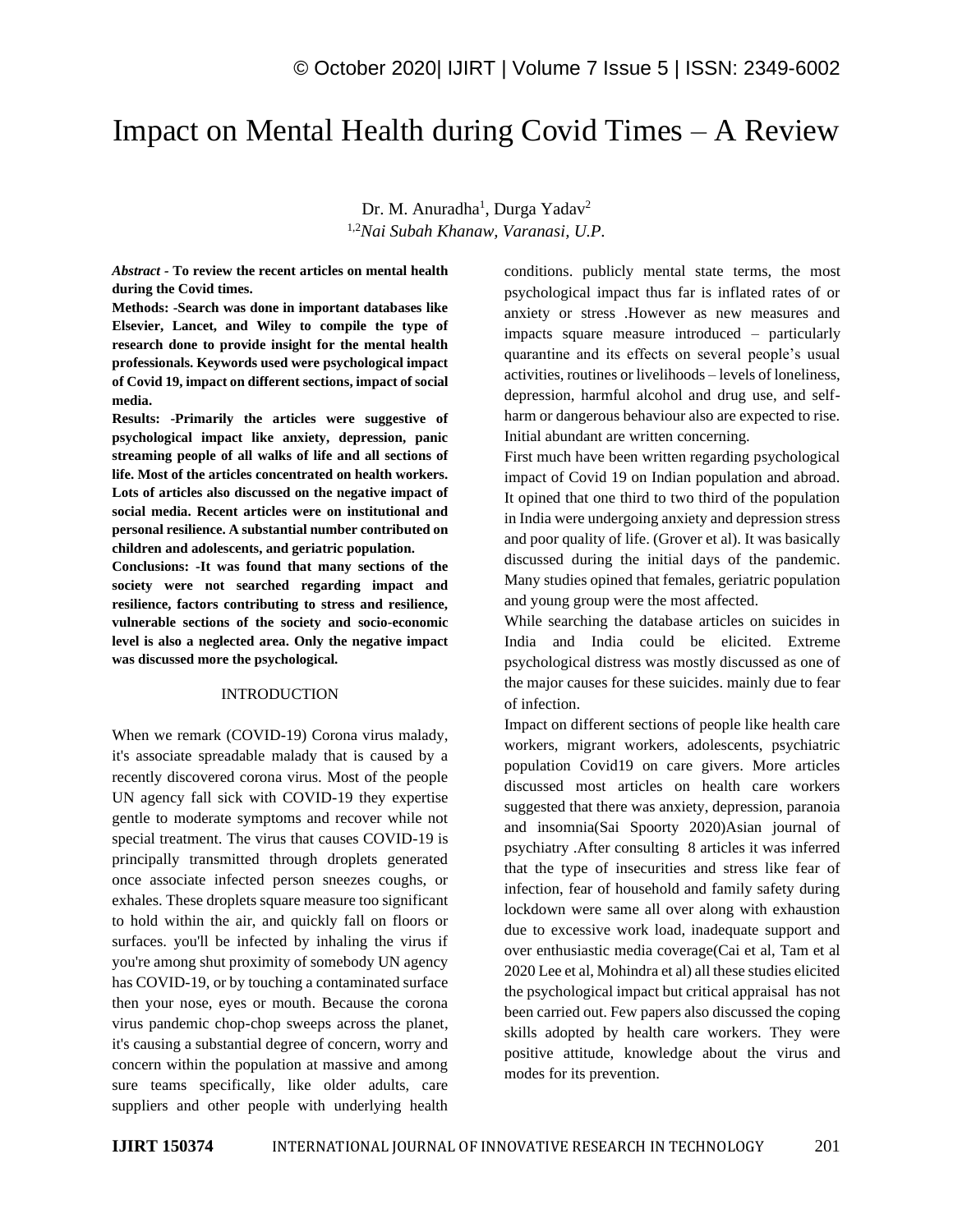The gist regarding migrant workers was they were facing problem due to financial constraints, away from their home states, paucity of resources for adequate medical care. Reasons for the manifestations are susceptible to new infections, pre-existing occupational morbidities, lack of family support, limitations to follow rules.

The children and adolescents were also discussed in the wake of school and college closure, insecure future etc it was also discussed as to how to deal with the school disclosures and mental health of children. (Golberstein, Wen and Miller) but very little was discussed about the anxiety of the care givers and the family. (Heather, Wade, Browne 2020). It discussed the child adjustment in wake of systemic models. According to it the pandemic will have cascading effect on social disruption affecting caregiver mental health which will affect the child adjustment. The whole family resilience depended on the beliefs, organization, and communication pattern of the family influencing the child adjustments.it also discussed the parent child relationship characterised by nurturace guidance and protection. This pandemic has also reported to be having negative effect on parent child relationship. Handful of articles also discussed the mental health differently abled children like autistic children and intellectually disabled children who exhibited heightened emotions. Marital relationship due to pandemic has been discussed. Intimate partner violence and increased substance abuse has been reported (Usher, Bhullar, Durkin, Gyamfiand Jackson 2020). Sibling relationship is likely to suffer. Thus, family structure as a whole suffered due to rituals, rules, and routines.

Psychological impact on geriatric population on their confinement, fear of not reaching the medical services during emergencies, fear and anxiety being lonely, lack of domestic support or institutional support, fear of quarantine, anxiety about the significant family members were discussed. These psychological symptoms affected the physical state also like the neurocognitive condition, cardiac condition (Santini 2020) mainly the articles discussed were impact, management of the mental state in long term care centres as well as short term centres manifestation of psychological symptoms and guidance from these geriatric populations were also written.

Psychological impact of lockdown and quarantine were also discussed. The immediate impact of national lockdown was heightened anxiety, fear, and anger (Yiqun Gan 2020). factors associated for this anxiety were younger age, less income, having chronic diseases, having family conflicts, staying alone. (Yan Guo 2020).

On institutional resilience especially health care workers crisis management, communication, peer support was some of the areas dealt with. but very little has been attempted on software industry. One article on post-partum woman in Italy was also discussed.it discussed at length the mental state of quarantine woman, in postpartum state versus non quarantine woman post-partum state. (Zanardo 2020)

Secondly most discussed articles were regarding impact of social media on Covid 19 has been written for the last six months. When databases were searched more than 100 articles detailing regarding the impact of social media has been penned in India and abroad. When we chisel them broad areas which were mainly discussed were mainly the negative impact of social media on the pandemic.it encapsulated the accentuation of anxiety, depression, panic and hysteria among people which led to increase of panic buying of basic food stuffs, sanitizers, masks, many treatment modalities were circulated along with misinformation like presence of Covid in air, presence of Covid virus on the surfaces and its durability. Lot of research institutional as well as personal like mode of transmission and prevention from the virus. All these added further to the mental fabric of the people. another thing which was discussed like it increased the propensity of the people to do something wrong to cure and secondly to harm oneself.

Most of the articles discussed the need of the government curtailment on media to stop spreading the misinformation along with other measures of public adherence.(lancet 2020).along with it attitudes perceptions and behaviours regarding Covid 19 had to be evaluated. According to some articles the creation of public platforms was the need of the hour for dissemination of misinformation regarding Covid 19. As media is regarded as potent weapon positive information regarding the virus was the need of the hour. (2020). It was also discussed the digital media could be a powerful medium for exchanging positive information when there is movement, quarantine, and to enhance the creativity of the people. Certain articles also discussed that is can also be a platform for revival of old ties, increasing the spirituality among masses,